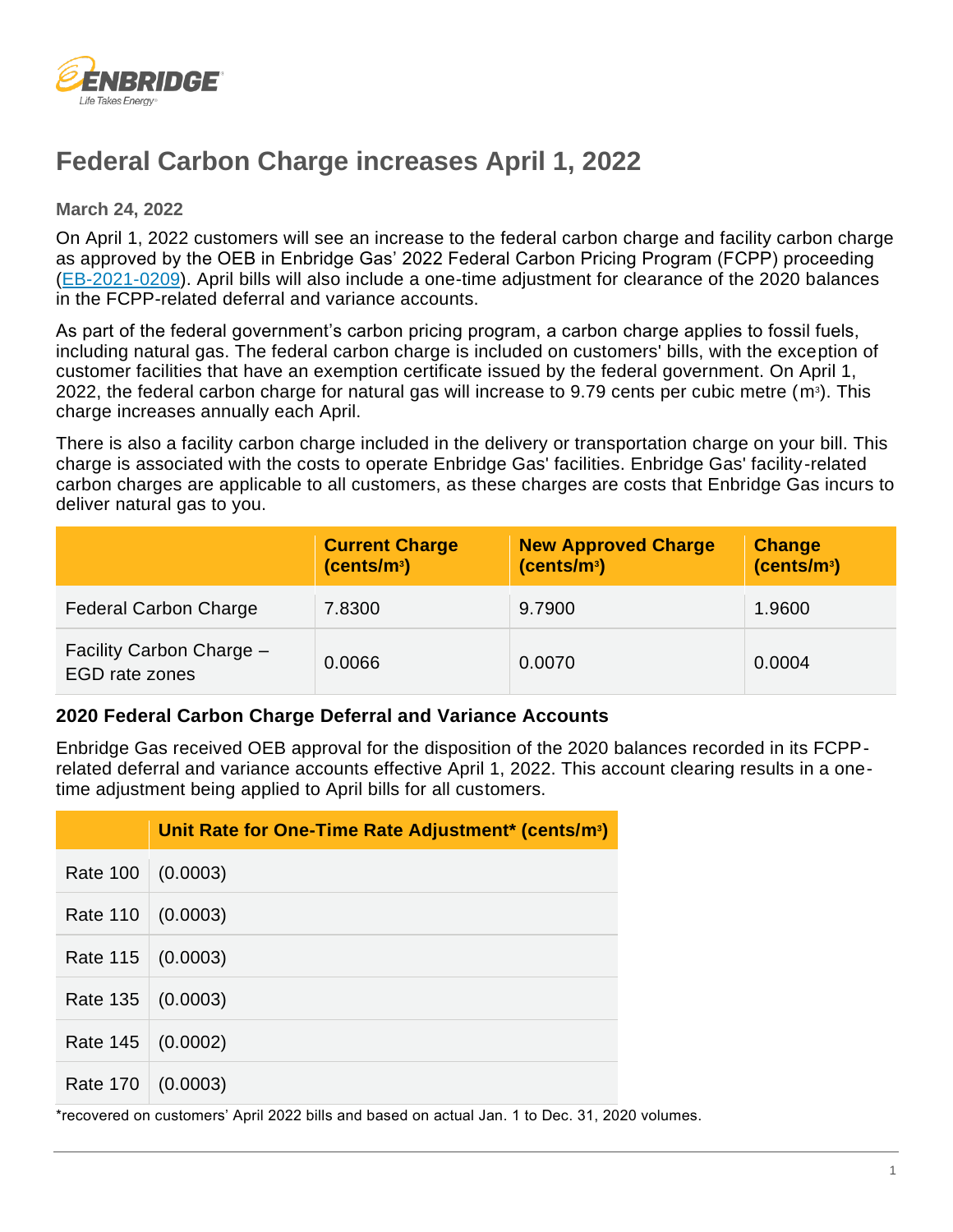

Full details of this filing [\(EB-2021-0209\)](https://www.enbridgegas.com/about-enbridge-gas/regulatory) can be found on our website.

# **Enbridge Gas Receives Ontario Energy Board Approval for Rate Changes Effective April 1, 2022**

Enbridge Gas recently received approval from the Ontario Energy Board (OEB) for rate changes effective April 1, 2022 [\(EB-2022-0089\)](https://www.enbridgegas.com/about-enbridge-gas/regulatory). These changes were proposed to the OEB earlier this month as part of the Quarterly Rate Adjustment Mechanism (QRAM) and approved as filed.

QRAM is the mechanism Enbridge Gas uses to review and adjust our rates for changes in natural gas prices. This is done every three months to reflect ongoing changes in the market price of natural gas and to adjust for the difference between the forecasted price of natural gas and actual price from prior periods.

In addition to updating rates in the Enbridge Gas Distribution (EGD) and Union rate zones in accordance with Enbridge Gas' Board-approved QRAM methodologies, April 1, 2022 rates will also reflect:

- an increase to the federal carbon charge and facility carbon charge as approved by the OEB in Enbridge Gas' 2022 Federal Carbon Pricing Program proceeding [\(EB-2021-0209\)](https://www.enbridgegas.com/about-enbridge-gas/regulatory), and
- the disposal of the 2020 deferral and variance account balances [\(EB-2021-0149\)](https://www.enbridgegas.com/about-enbridge-gas/regulatory). Clearance of these balances will result in a one-time delivery adjustment being applied to bills for all customers who received contract rate delivery services in 2020.

More information on the 2020 deferral and variance account balances can be found in our Feb. 11, [2022](https://www.enbridgegas.com/business-industrial/newsletters/large-volume-customers) newsletter.

**April 2022 QRAM**

## **Utility Sales**

|                 | <b>Current Gas Supply</b><br><b>Commodity Charge (cents/m3)</b>                            | <b>New Approved Gas Supply</b><br><b>Commodity Charge (cents/m<sup>3</sup>)</b>          | <b>Change</b><br>(cents/m <sup>3</sup> ) |
|-----------------|--------------------------------------------------------------------------------------------|------------------------------------------------------------------------------------------|------------------------------------------|
| <b>Rate 100</b> | 16.7942                                                                                    | 18.3970                                                                                  | 1.6028                                   |
| <b>Rate 110</b> | 16.7349                                                                                    | 18,3378                                                                                  | 1.6029                                   |
| Rate 115        | 16.7349                                                                                    | 18,3378                                                                                  | 1.6029                                   |
| Rate 135        | 16.7423                                                                                    | 18.3452                                                                                  | 1.6029                                   |
| <b>Rate 145</b> | 16.7387                                                                                    | 18.3416                                                                                  | 1.6029                                   |
| <b>Rate 170</b> | 16.7349                                                                                    | 18.3378                                                                                  | 1.6029                                   |
|                 | <b>Current Cost Adjustment -</b><br><b>Gas Supply Component</b><br>(cents/m <sup>3</sup> ) | <b>New Approved Cost Adjustment</b><br>- Gas Supply Component<br>(cents/m <sup>3</sup> ) | <b>Change</b><br>(cents/m <sup>3</sup> ) |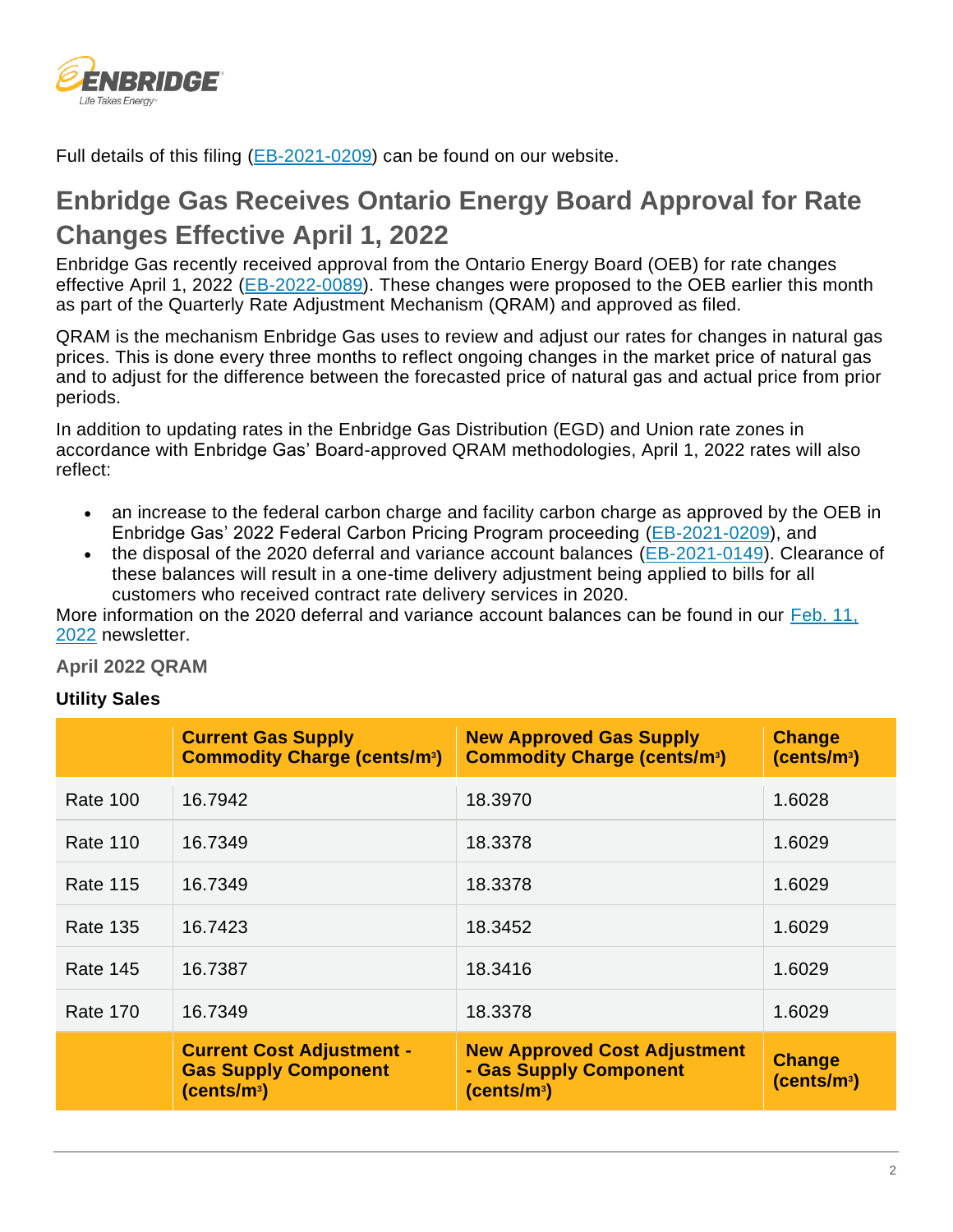

| <b>Rate 100</b> | (2.2279) | (0.6397) | 1.5882 |
|-----------------|----------|----------|--------|
| <b>Rate 110</b> | (0.2927) | 1.4403   | 1.7330 |
| <b>Rate 115</b> | (0.0305) | 1.7222   | 1.7527 |
| <b>Rate 135</b> | (0.0305) | 1.7222   | 1.7527 |
| <b>Rate 145</b> | (1.7843) | (0.1630) | 1.6213 |
| <b>Rate 170</b> | (1.5655) | 0.0723   | 1.6378 |

#### **Transportation Charges**

|                               | <b>Current Transportation</b><br><b>Charge (cents/m<sup>3</sup>)</b> | <b>New Approved</b><br><b>Transportation Charge</b><br>(cents/m <sup>3</sup> ) | <b>Change</b><br>(cents/m <sup>3</sup> ) |
|-------------------------------|----------------------------------------------------------------------|--------------------------------------------------------------------------------|------------------------------------------|
| Transportation to<br>Enbridge | 4.4511                                                               | 3.9258                                                                         | (0.5253)                                 |
| Transportation from<br>Dawn   | 0.9694                                                               | 0.9694                                                                         | 0.0000                                   |

#### **Delivery Rates**

The following changes to delivery rates reflect quarterly updates to gas costs in delivery rates (unaccounted for gas). This can be found on the "Delivery" line of the invoice.

|                   | <b>Approved Delivery Rate Change (cents/m<sup>3</sup>)</b> |
|-------------------|------------------------------------------------------------|
| <b>Rate 100</b>   | 0.0016                                                     |
| <b>Rate 110</b>   | 0.0169                                                     |
| Rate 115   0.0166 |                                                            |
| Rate 135          | 0.0166                                                     |
| Rate 145          | 0.0173                                                     |
| Rate 170          | 0.0169                                                     |

\*Excludes approved changes reflecting the 2022 Federal Carbon Pricing Program application (EB-2021-0209).